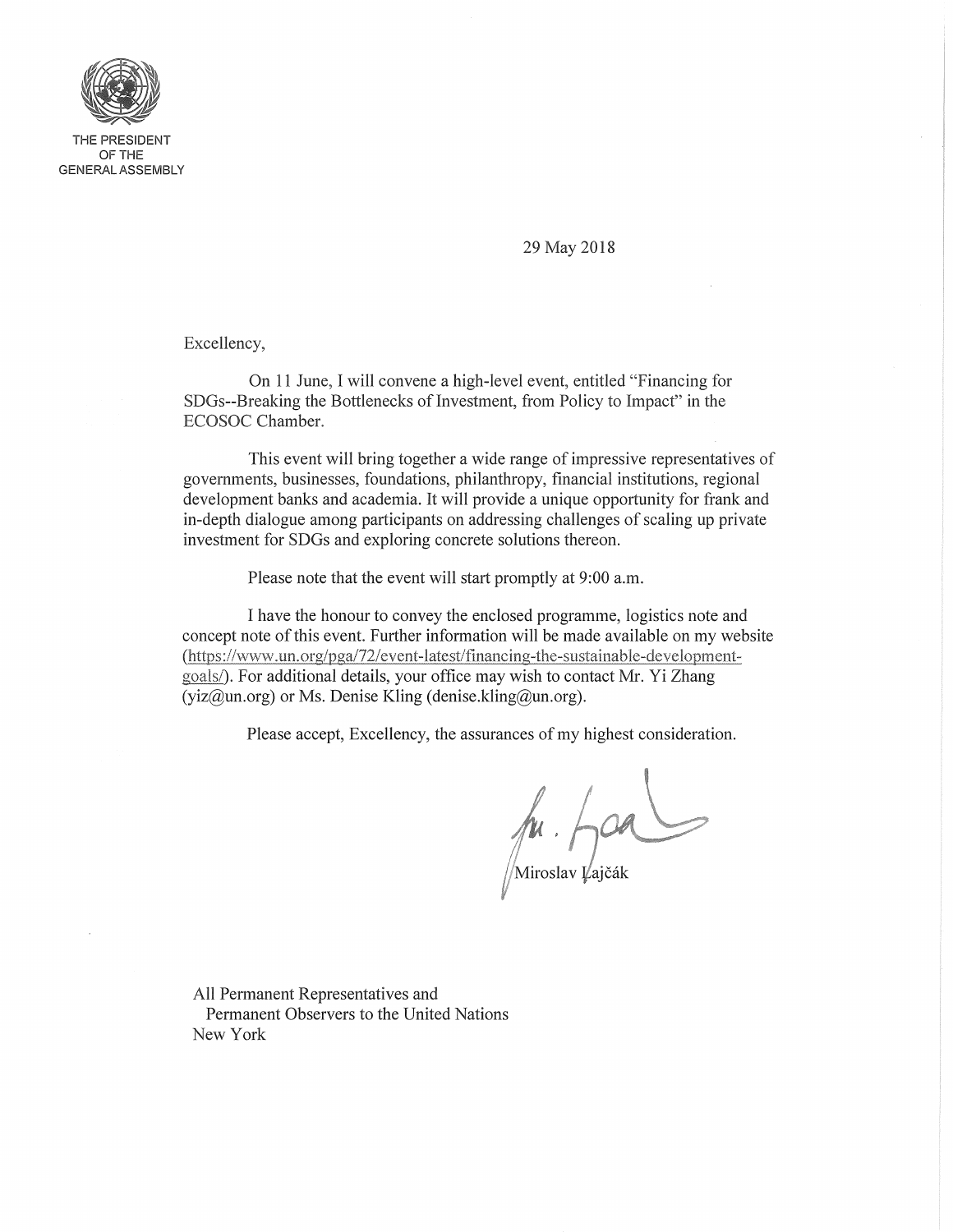## **Financing for SDGs**

## **Breaking the Bottlenecks of Investment**

## **from Policy to Impact**

## **June 11, 2018, ECOSOC Chamber**

| 09:00-09:20 | <b>Opening Segment</b>                                                                                                                                                                                                                                                                                                                                                                                                                                                                                                                                                               |
|-------------|--------------------------------------------------------------------------------------------------------------------------------------------------------------------------------------------------------------------------------------------------------------------------------------------------------------------------------------------------------------------------------------------------------------------------------------------------------------------------------------------------------------------------------------------------------------------------------------|
|             | H.E. Mr. Miroslav Lajčák, President of the General<br>$\overline{\phantom{a}}$<br>Assembly of the United Nations<br>H.E. Ms. Amina Mohammed, Deputy Secretary-<br>General of the United Nations<br>Dr. Mukhisa Kituyi, Secretary-General of UNCTAD                                                                                                                                                                                                                                                                                                                                   |
| 09:20-10:00 | <b>Set the stage: Introductory Presentations</b>                                                                                                                                                                                                                                                                                                                                                                                                                                                                                                                                     |
|             | Video message of Mr. Bill Gates, Bill and Melinda<br>$\overline{\phantom{0}}$<br><b>Gates Foundation</b><br>Mr. Douglas L. Peterson, CEO of S&P Global<br>Ms. Namita Vikas, Group President & Global Head,<br>Climate Strategy & Responsible Banking, YES Bank<br>Ltd, India<br>Mr. Binod Chaudhary, Chairman of Chaudhary Group<br>$\sim$<br>Mr. Mustafa Suleyman, co-founder and Head of<br>Applied AI of DeepMind<br>Mr. Steve Waygood, Chief Responsible Investment<br>Officer, Aviva<br>Mr. Tariq Fancy, Chief Investment Officer of<br><b>Sustainable Investing, BlackRock</b> |
| 10:00-11:30 | <b>Panel 1: Build fertile soil for business: providing</b><br>concerted leadership                                                                                                                                                                                                                                                                                                                                                                                                                                                                                                   |
|             | Moderator: H.E. Mr. E. Courtenay Rattray, Permanent<br>Representative of Jamaica to the United Nations                                                                                                                                                                                                                                                                                                                                                                                                                                                                               |
|             | Speakers:                                                                                                                                                                                                                                                                                                                                                                                                                                                                                                                                                                            |
|             | H.E. Mr. Peter Kažimír, Deputy Prime Minister and<br>Minister of Finance of the Slovak Republic<br>H.E. Mr. Martin Bille Hermann, State Secretary for<br>Development Cooperation of Denmark<br>H.E. Dr. Luky Eko Wuryanto, Vice President and<br>Chief Administration Officer of Asia Infrastructure                                                                                                                                                                                                                                                                                 |

Investment Bank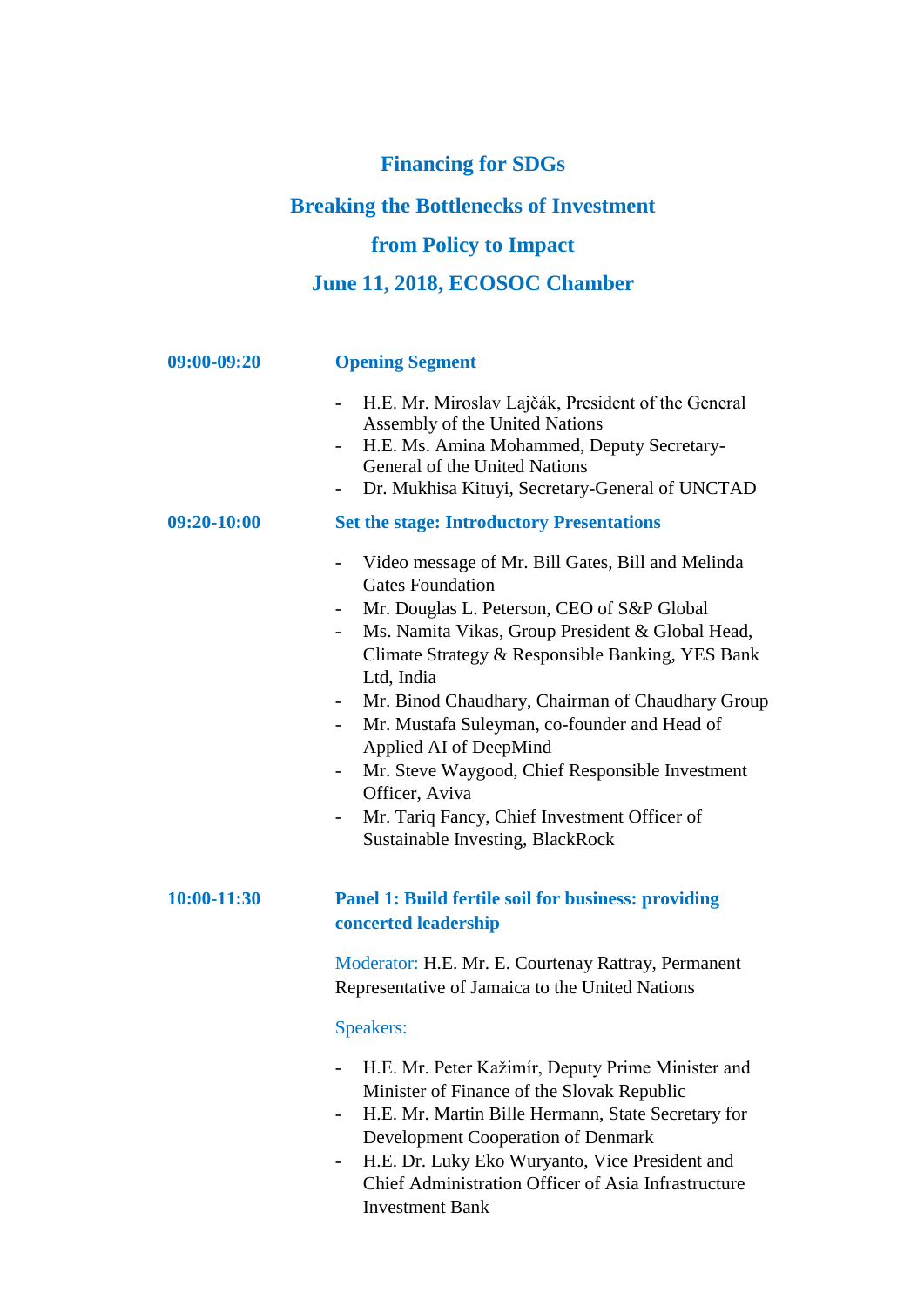- Ms. Julia Prescot, Chief Strategy Officer, Meridiam Infrastructure, Emerging Africa Infrastrusture Fund (EAIF)
- Canadian representative, G7 Presidency (TBC)

#### **11:30-13:00 Panel 2: Let the investment grow: filling in the gap of trillions**

Moderator: Ms. Lise Kingo, CEO of UN Global Compact

#### Speakers:

- Professor Jeffery Sachs, External Adviser to the President of the General Assembly
- Ms. Grete Faremo, Executive Director, UNOPS
- Mr. Ambroise Fayolle, Vice President of European Investment Bank
- Mr. Juan Yermo, Deputy Chief of Staff of the OECD Secretary-General, OECD
- Mr. Tony Kalm, President of One Acre Fund

#### Respondent:

- Mr. Orlando Ferreira, Chief Strategy Officer of Inter-American Development Bank Investment

#### **15:00-16:15 Panel 3: Remove the hurdles of irrigation: channeling investment to the ground**

Moderator: Mr. Elliott Harris, Assistant Secretary-General for Economic Development, Chief Economist

#### Speakers:

- Dr. Zamir Iqbal, Vice President Finance & CFO, Islamic Development Bank
- Mr. Abdoulaye Mar Dieye, Assistant Secretary-General of UNDP
- Mr. Christian Deseglise, Global Head of Central Banks of HSBC
- Ms. Tara Nathan, Executive Vice President of Public-Private Partnerships of MasterCard
- Ms. Terri Toyota, Head of Philanthropic Organizations and Sustainable Development; Member of the Executive Committee, World Economic Forum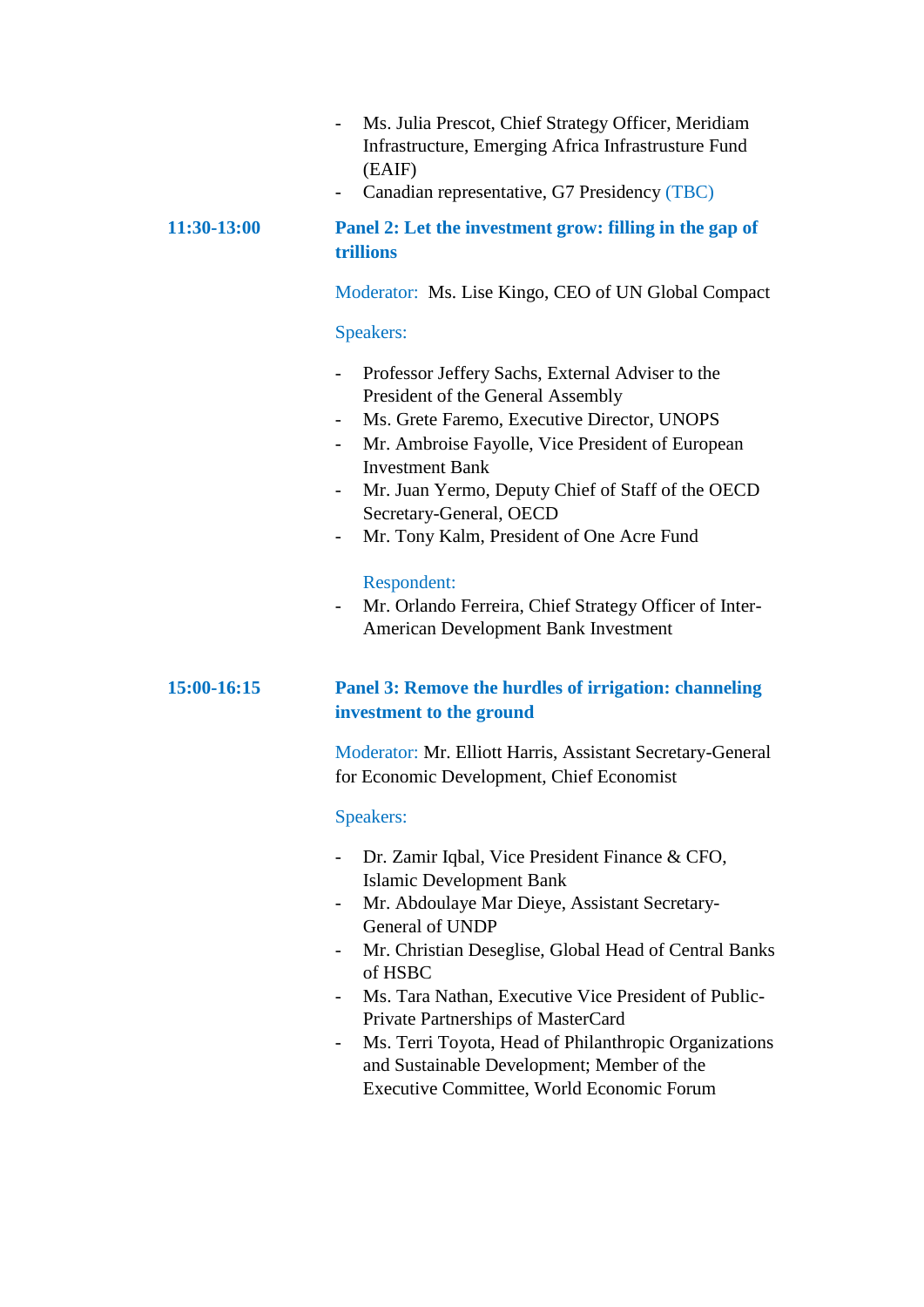#### **16:15-17:30 Panel 4: Secure the fruits: maximizing investment impact**

Moderator: Dr. James Zhan, Senior Director of Investment of UNCTAD

#### Speakers:

- H.E. Mr. Luis Fernando Mejía, Director of National Planning Department (DNP) of Colombia
- H.E. Dr. Belay Begashaw, Director of the SDG Center for Africa
- Ms. Marjete Jager, Deputy Director General of Directorate-General for International Cooperation and Development (DG DEVCO), European Commission
- Mr. Mark Thornton, CEO of B4P
- Ms. Amanda Wallace, Executive Director of Infrastructure Investments Group of J.P. Morgan Asset Management

#### Respondent:

- Mr. Aleksandr Khachaturyan, Adviser to the Prime Minister of Armenia for SDGs and Executive Director of the Center for Strategic Initiatives of the Government of the Republic of Armenia
- 17:30-17:55 Report of moderators
- 17:55-18:00 Closing Segment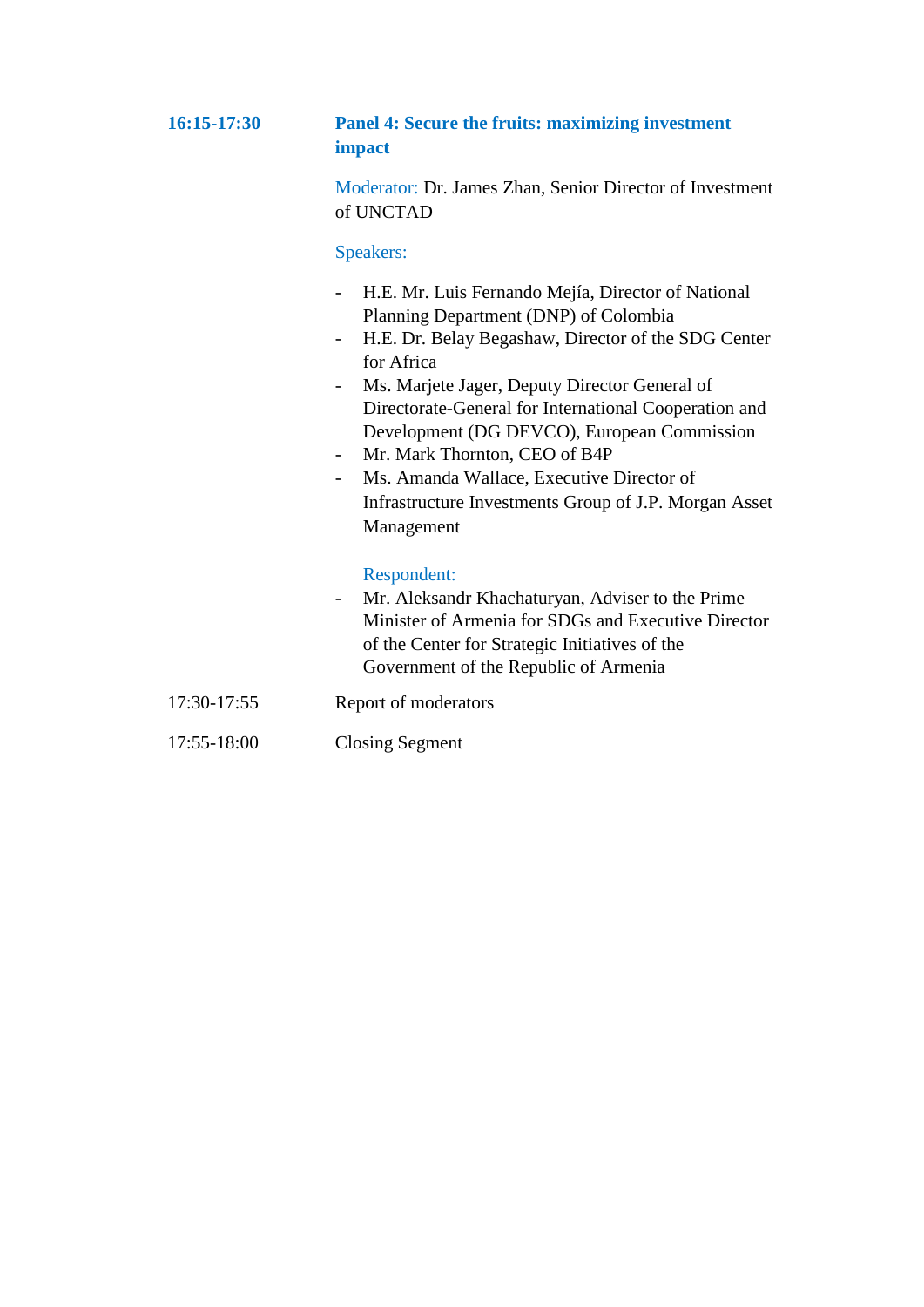#### **Financing for SDGs--Breaking the Bottlenecks of Investment from Policy to Impact 11 June 2018**

Organizational Arrangements for Member States

#### **Seating arrangements**

Given the capacity of ECOSOC Chamber, the name plates will only display "Member State" generically without the name of a specific country.

#### **List of speakers**

Please note that there is no general debate or list of speakers during the event. We highly encourage Member States to engage in interactive dialogues with speakers without prepared statements.

During the panel discussion, Member States wishing to speak can press the button on the console. Secretariat staff will come to collect their names. When the speaker is acknowledged by the moderator, he/she would again press the microphone button to speak.

#### **Media**

Regarding accreditation, official media accompanying Heads of Delegation must request media passes in advance through the eAccreditation system on the e-Delegate portal: [https://delegate.un.int/.](https://delegate.un.int/)

Media members who wish to apply independently should register via the following link: http://www.un.org/en/media/accreditation/request.shtml

For any other media inquiry other than accreditation, please contact the spokesperson of the President of the General Assembly, Mr. Brenden Varma, at 212 963 7238 or [varmab@un.org.](mailto:varmab@un.org)

All members of the media with valid media passes will be escorted to designated media booths or seating areas in all event venues by the Media Accreditation and Liaison Unit (MALU). Questions or concerns should be directed to MALU at [malu@un.org.](mailto:malu@un.org)

#### **Follow the Event Online**

**Webcast:** The whole event will be officially livestreamed through United Nations webcast at http://webtv.un.org.

**Social Media:** The official hashtag of the event is ##SDGfinance72. Additional information on the meeting will be disseminated via Twitter @UN\_PGA and the official website of the PGA [https://www.un.org/pga/72/event-latest/financing](https://www.un.org/pga/72/event-latest/financing-the-sustainable-development-goals/)[the-sustainable-development-goals/.](https://www.un.org/pga/72/event-latest/financing-the-sustainable-development-goals/)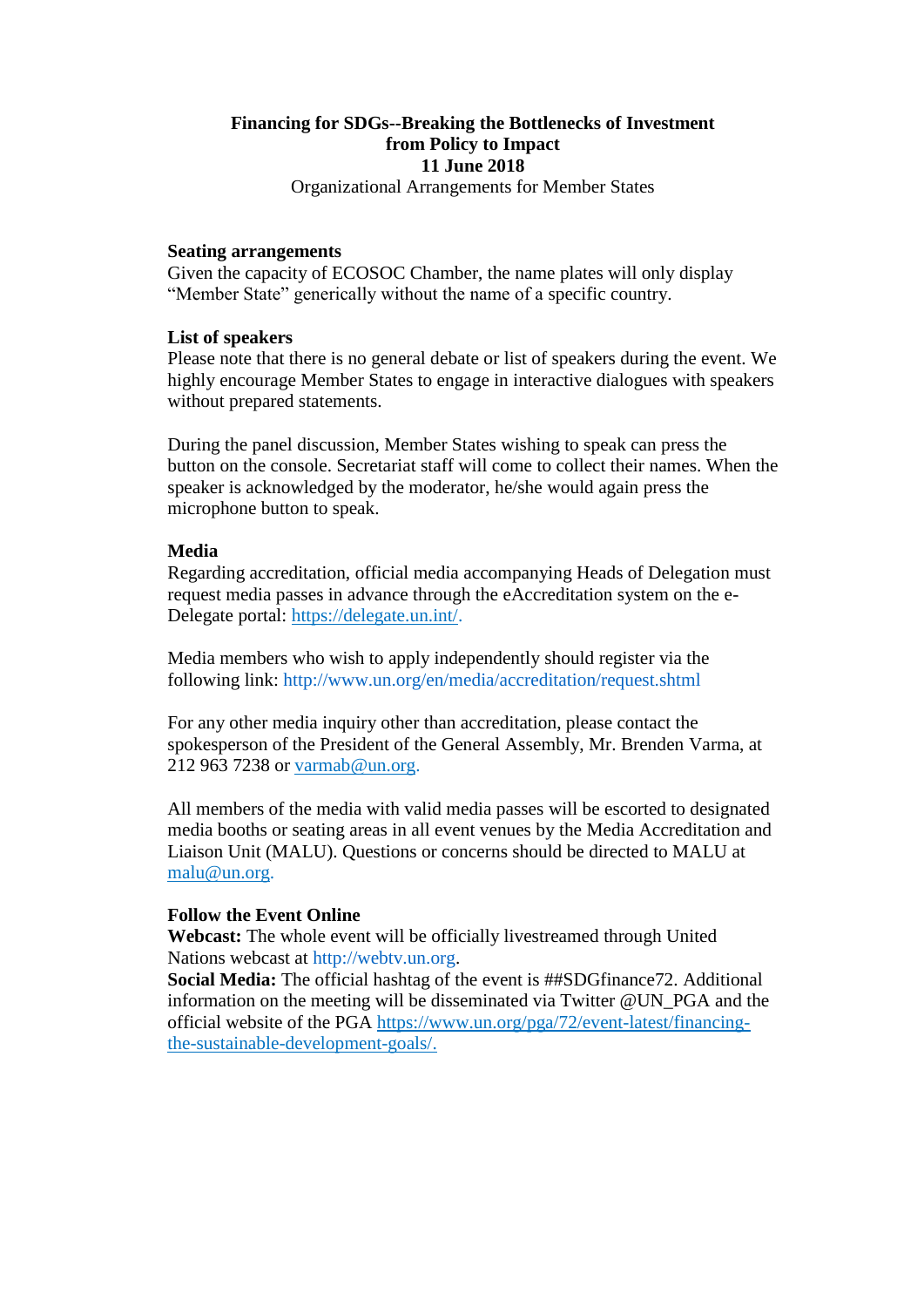



# **Financing for SDGs Breaking the Bottlenecks of Investment from Policy to Impact June 11, 2018, UNHQ**

## **Concept Note**

## **1. Background**

Achieving the Sustainable Development Goals by 2030 will require a rough estimate of US\$5-7 trillion dollars of annual investment across sectors and industries<sup>1</sup>. This figure represents only 7 to 10 percent of global GDP, and 25 to 40 percent of annual global investment<sup>2</sup>. However, only US\$1.4 trillion are invested annually, from both the public and the private sector, in developing countries<sup>3</sup>. The annual investment gap in major SDG sectors in developing countries alone has been estimated at around US\$2.5 trillion per year.<sup>4</sup>

At the current level of private sector participation, there will be a funding shortfall of US\$1.6 trillion to be covered by the public sector including the official development assistance (ODA)<sup>5</sup>. If business as usual continues at the global financial arena, the public sector will not be able to finance the implementation of the 2030 Agenda. Therefore, a step-change in private investment in SDG sectors is required.

 $\overline{a}$ 

*<sup>1</sup> Basic infrastructure (roads, rail and ports; power stations; water and sanitation), food security (agriculture and rural development), climate change mitigation and adaptation, health, and education. World Investment Report 2014, UNCTAD.*

<sup>2</sup> *Links in the chain of sustainable finance: Accelerating private investments for the SDGs, including climate action, 2016, Brookings.* 

<sup>3</sup> *UNCTAD, above n 1.*

*<sup>4</sup> Ibid.*

<sup>5</sup> *Ibid.*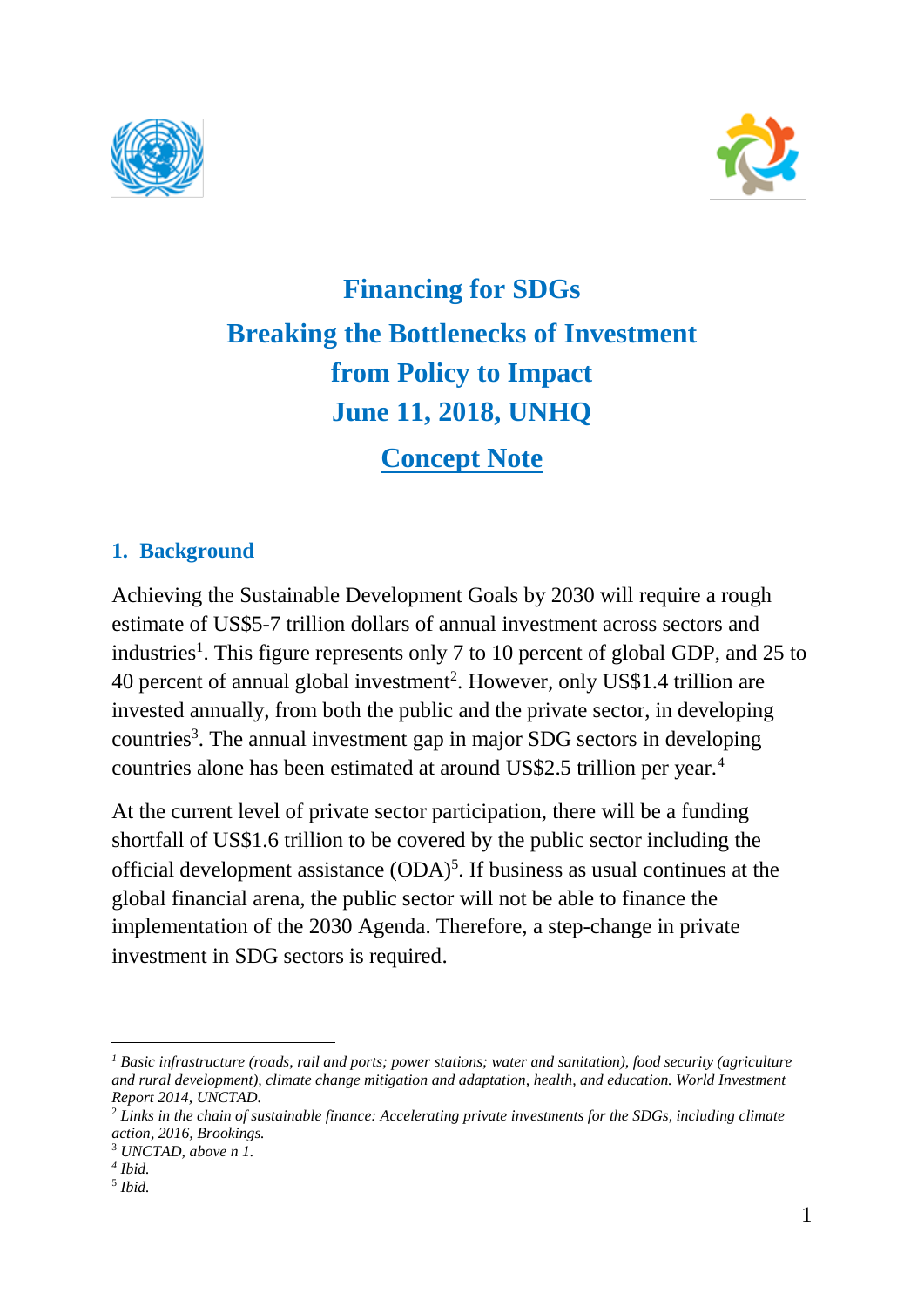In principle, the global community has the financial resources to address the needs of the 2030 Agenda. <sup>6</sup> However, today, the most important sources of capital are largely absent from the funding of the 2030 Agenda, and only a fraction of the worldwide invested assets of banks, multinational enterprises, pension funds, insurers, as well as philanthropies and foundations is in SDG sectors, and even less in developing countries. For example, the share of private investment in climate change adaptation remains around 20% in both developing and developed countries. <sup>7</sup> Overall, private flows amount to less than 20% of total financial flows to the least developed countries. In the group of lower-middle-income countries, that share is around 30%.<sup>8</sup>

## **Consequently, the question is what is blocking the flow of private investment towards SDG sectors? What transformative actions can we take?**

Initiatives to promote investment in the SDGs often aim at specific objectives such as tapping new sources of investment, introducing incentives to invest in relevant projects, creating new social, business and impact giving or designing innovative financing mechanisms.

Private sector investment in projects on the ground is ultimately the result of a long and complex chain, from sources of finance to impact on the ground. Blockages might occur at any stage in the chain, particularly at the downstream end. Initiatives at any individual stage are unlikely to achieve their full potential impact unless the obstacles in the investment chain are removed. Similarly, today's foundations and philanthropies require new modalities to overcome barriers to effective giving.

As the Addis Ababa Action Agenda recognizes, we must tap into all sources of funding to support SDGs. The overall financing for the SDGs requires a complex mosaic of all sources of financing in a structured and interactive manner. Different SDGs, and different regions, require different packages of support.

-

*<sup>6</sup> From Billions to Trillions: Transforming Development Finance Post-2015 Financing for Development: Multilateral Development Finance", World Bank Group, etc, 2015.* 

<sup>7</sup> *UNCTAD, above n 1.*

*<sup>8</sup> World Bank Group, above n 6.*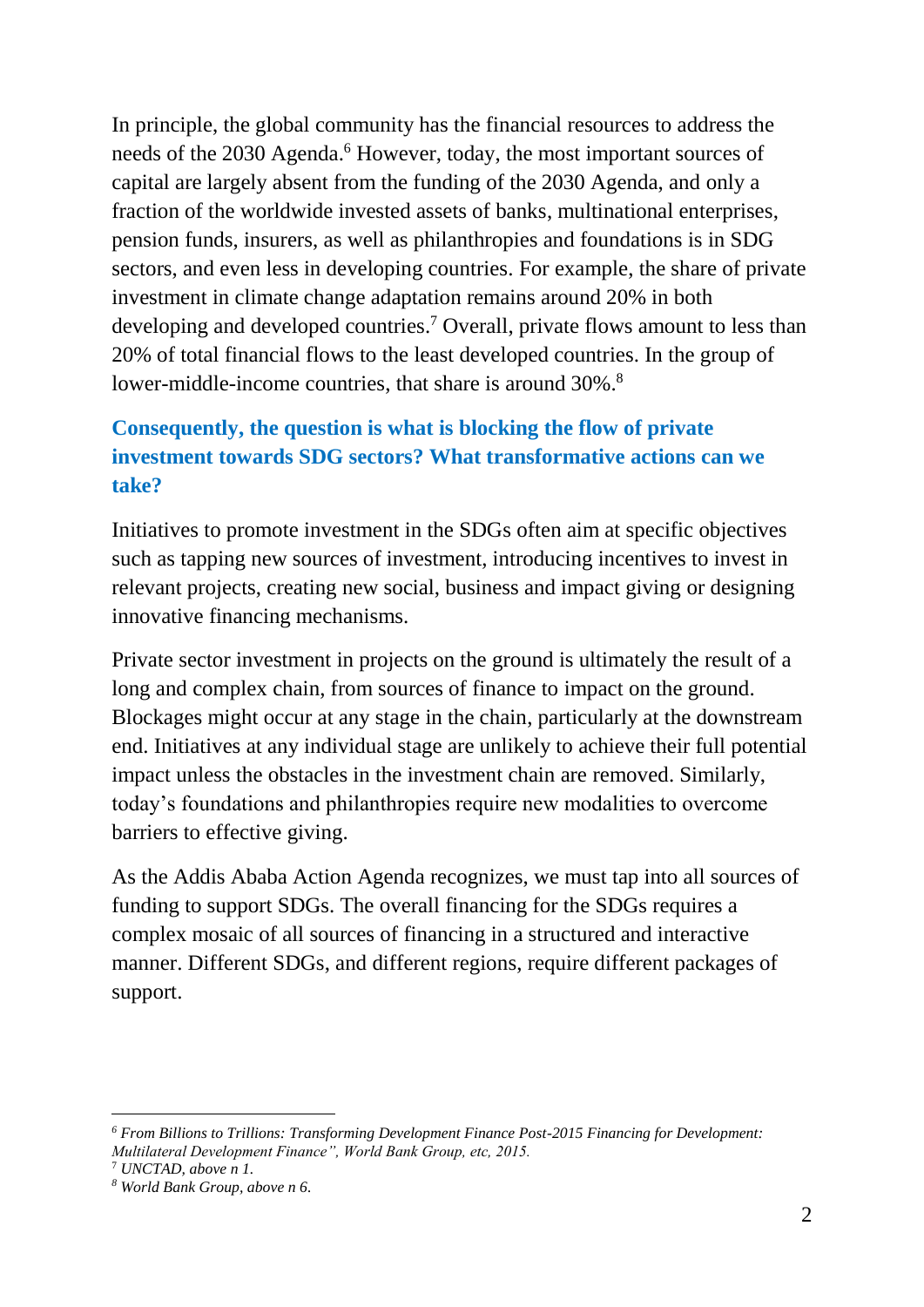## **2. Objectives**

This event would bring together Member States, UN entities, international financial institutions and other international organizations, institutional investors, business actor, philanthropies, foundations and other relevant stakeholders to:

- identify the key challenges and obstacles along the investment chain from mobilizing funds to maximizing impact on the ground;
- formulate a package of priority actions and transformative solutions that policy makers can consider in order to address these challenges;
- deliberate on strengthening partnerships between the Member States, the private sector, multilateral development banks, and international organizations, and how different resources of funding can work best to support different SDGs under different country context; and
- discuss the role of the United Nations in removing the identified obstacles and strengthening coordination among major institutional stakeholders to support financing for the implementation of the 2030 Agenda, both at country and at global level.

By further developing a series of proposals for concrete solutions to the main problems raised, this event will seek to build complementarity with other 2018 UN processes and events dedicated to financing for development, such as the Financing for Development Forum of ECOSOC of 2018 (23 to 26 April) and UNCTAD's World Investment Forum 2018 (22 to 25 October).

## **3. Outcome and Follow-up**

The event will be summarized by the President of the General Assembly in the format of a Chair's summary. This summary report will draw on the outcomes of the deliberations, provide a succinct and action-oriented inventory of the solutions presented as well as suggestions for future actions. The report will be enriched by explanatory statistics and graphs provided by UNCTAD and other major partners of the event.

The follow-up will consist of presenting this outcome to various events dedicated to SDG financing to get more buy-in and action from more relevant stakeholders. Further follow-up is envisioned through the development of a pack of recommended solutions and best practices developed with major partners, to be made available to Member States on a dedicated website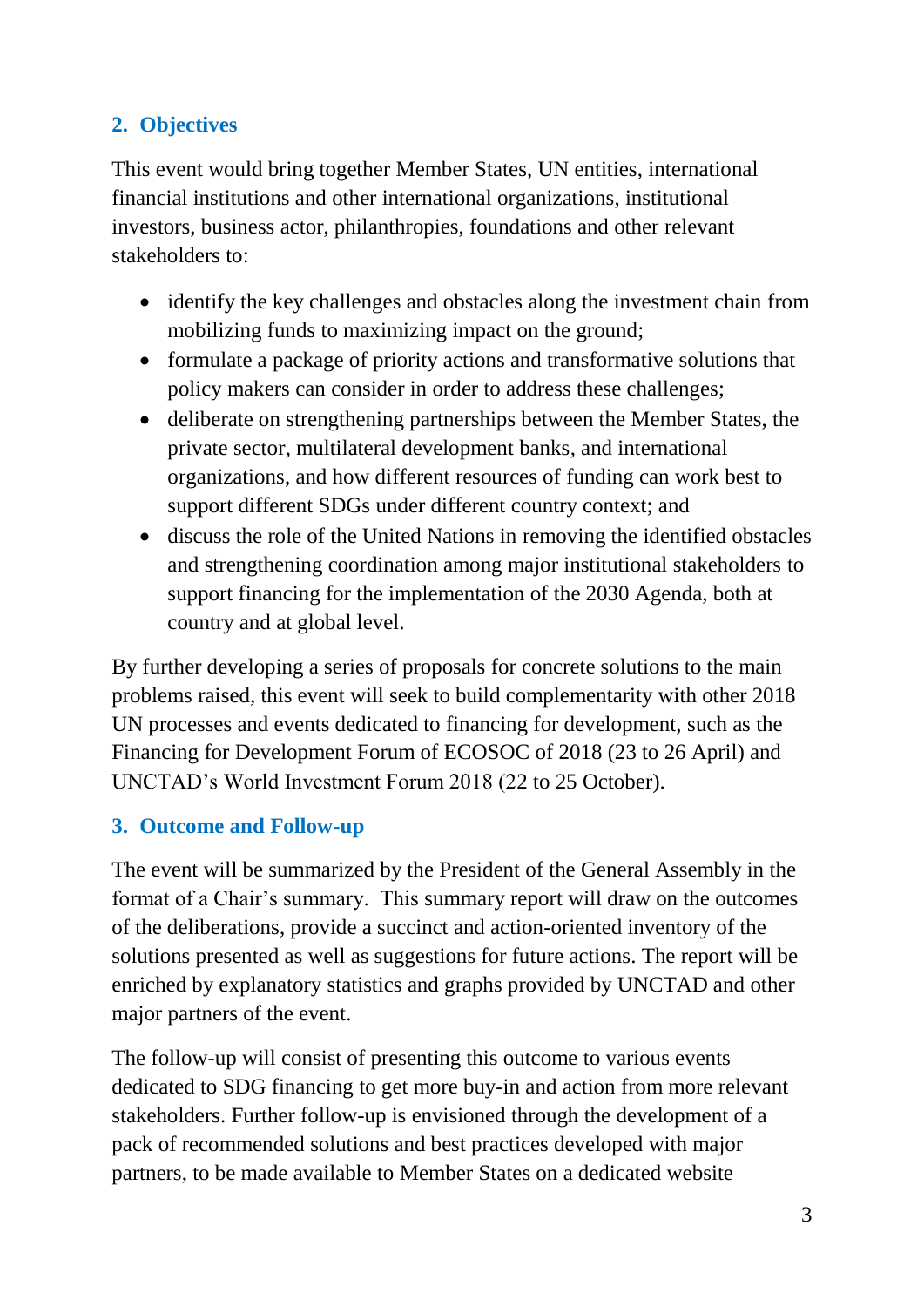managed by UNCTAD to be launched at its World Investment Forum in October 2018. That site will also cross-reference the various service providers in the international community.

## **4. Format**

This one-day event will consist of an opening segment, to be followed by introductory presentations of some distinguished guests.

Four panel discussions will be convened afterwards, guided by a moderator and each focusing on one of the stages of the investment chain: **(1) formulating action plans; (2) mobilizing resources: (3) channeling investment into SDG sectors; and (4) maximizing impact on the ground**. Each panel will discuss the main challenges, relevant solutions and the role of the United Nations, from the perspectives of governments, international organizations, the private sector, etc. The summary of each panel will be presented by the moderators in the closing session.

The event will conclude with closing remarks by the President of the General Assembly outlining action areas and solutions.

## **5. Time and Venue**

June 11, 2018, ECOSOC Chamber

## **6. Participants**

The event will be open to all Member States, as well as accredited civil society and private sector organizations. Participation at the highest level is encouraged. Public and private financial sector actors will also be invited. Speakers will include government officials, representatives of UN system, international organizations, private sector, and academia.

## **7. Draft Programme**

| 09:00-09:20   | <b>Opening Segment</b>                                                             |
|---------------|------------------------------------------------------------------------------------|
| $09:20-09:40$ | Set the stage: Introductory Presentations                                          |
| $10:00-11:30$ | Panel 1: Build fertile soil for private funding: providing<br>concerted leadership |
| 11:30-13:00   | Panel 2: Let the resources grow: filling in the gap of trillions                   |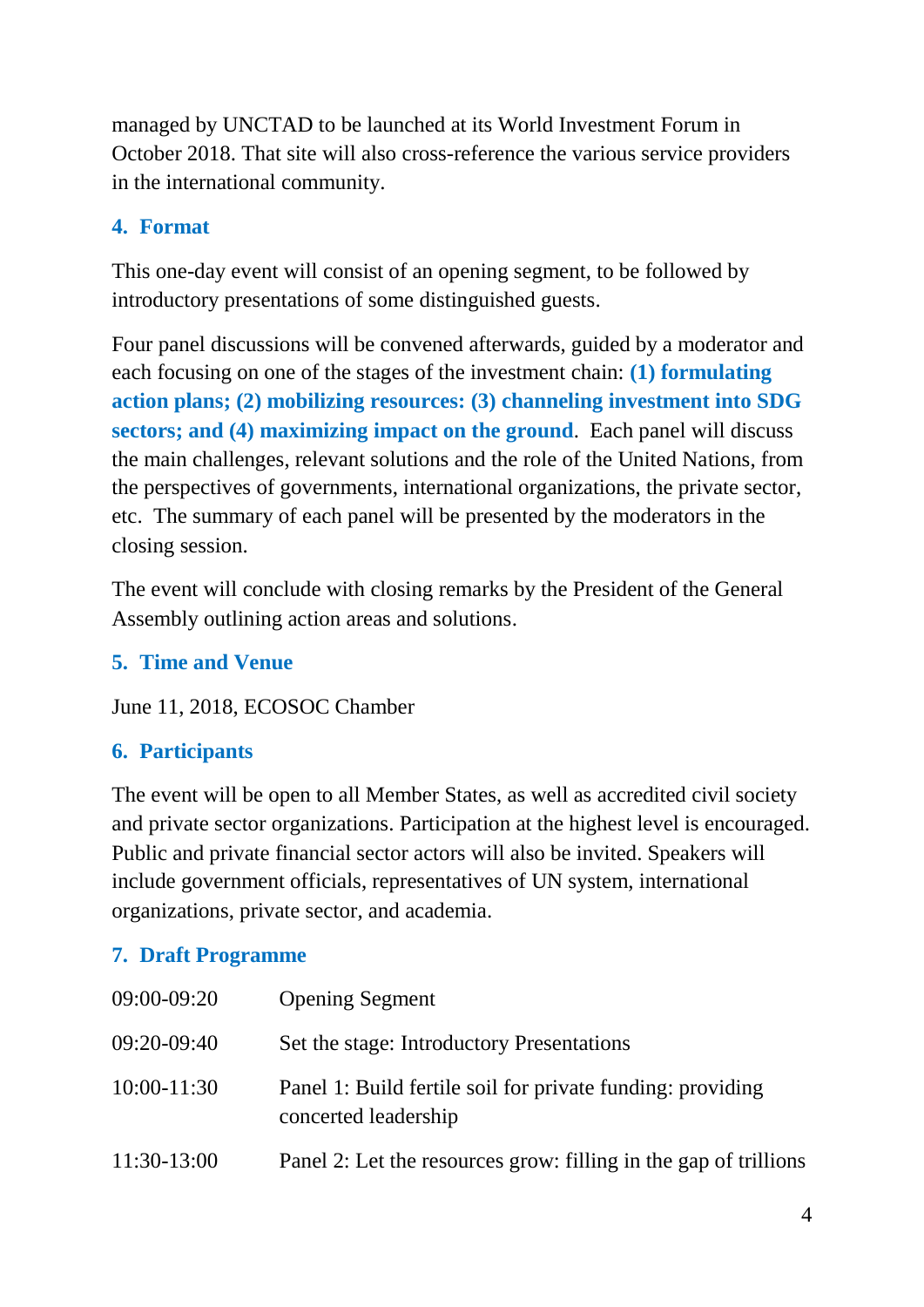15:00-16:15 Panel 3: Remove the hurdles of irrigation: channeling investment and funds to the ground 16:15-17:30 Panel 4: Secure the fruits: maximizing investment impact 17:30-17:55 Report of Moderators 17:55-18:00 Closing Segment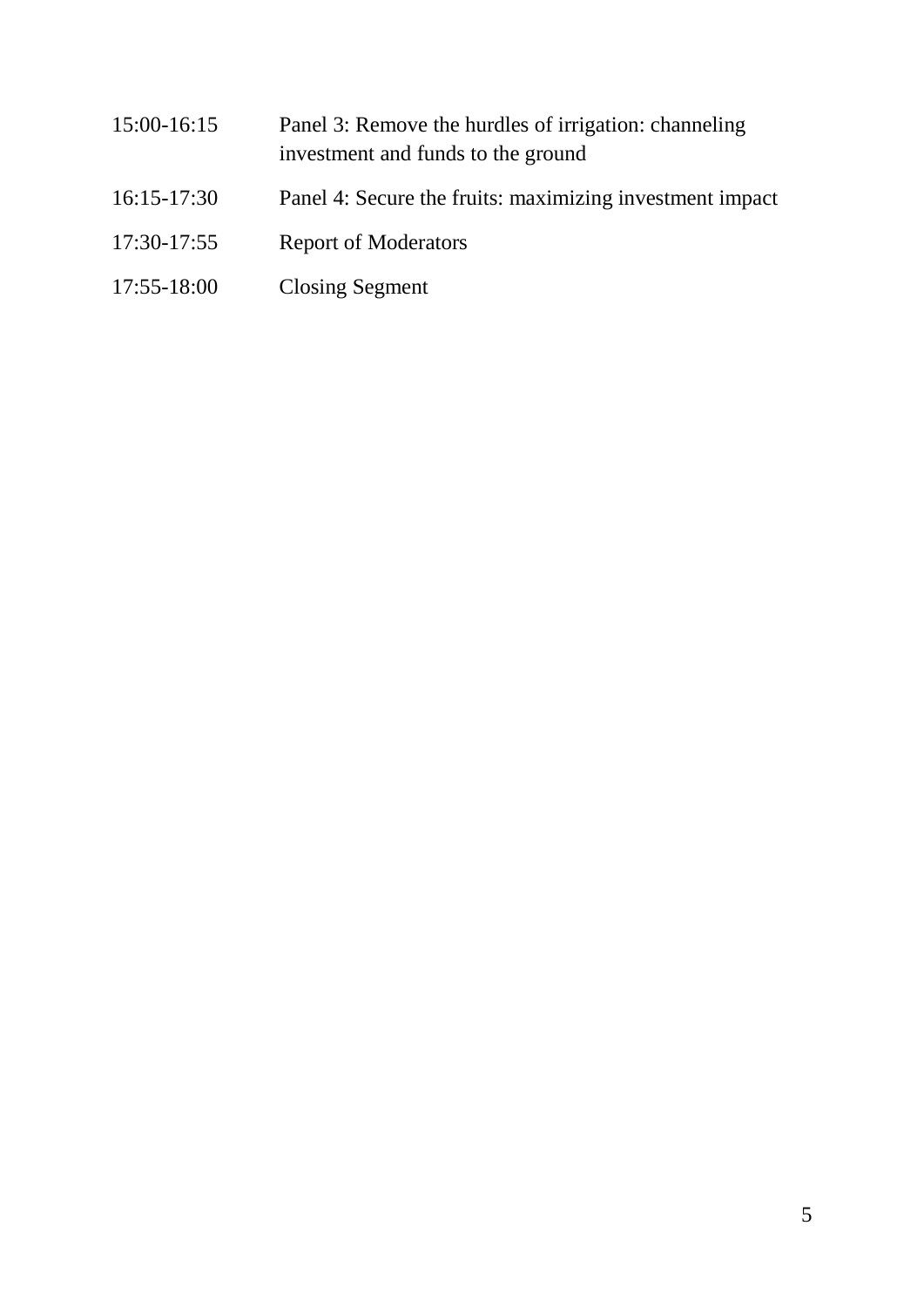#### **Annex:**

#### **Panel Descriptions and Guiding Questions**

#### **1. Panel 1**

**Build fertile soil for private funding: providing concerted leadership** 

#### *What & Why*

Fully implementing the Addis Ababa Action Agenda and achieving the 2030 Agenda requires coherent leadership. Within a framework provided by national development plans translating the global SDGs into country-level goals, policies affecting private investment across diverse policy areas must work effectively together to allow countries to mobilize all sources of finance to support their development and deliver on the SDGs.

This panel will consider **how public and private sector could co-create an enabling environment** to increase private investment and funds in the SDGs.

#### *Issues for consideration*

- What have governments done so far to integrate the SDGs into national development plans and budget processes?
- To what extent do current SDG plans and strategies consider the full range of finance – public and private, domestic and international – and the policies needed to maximize their impact on the SDGs?
- What are good practices to ensure that the perspectives of all relevant stakeholders are taken into account in priority setting and in the design of policies and strategies that impact on the financing of the SDGs?
- What are the institutional challenges in formulating better policies for increasing private investment and philanthropic funding in the SDGs and how might these be addressed?
- How could the United Nations and other international organizations best support countries as they strive to improve policy frameworks that support the financing and achievement of the 2030 Agenda?
- How can partnerships between Member States, business, philanthropies, foundations, international financial institutions, the United Nations and other international organizations be strengthened to address the challenges at policy level?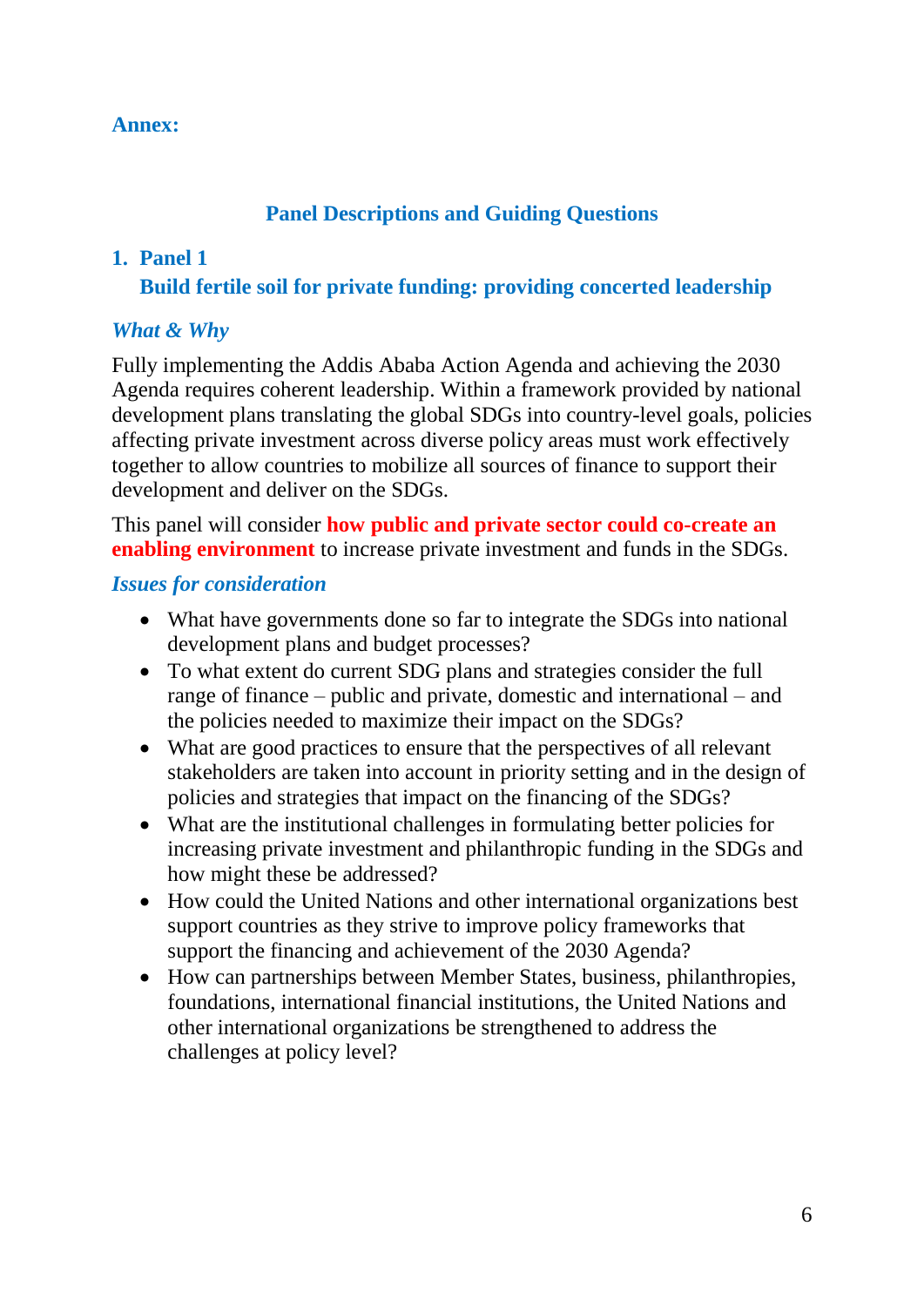## **2. Panel 2 Let the resources grow: filling in the gap of trillions**

## *What & Why*

Many obstacles can hinder the mobilization of financial resources for the SDGs, including market failures, lack of transparency on environmental, social and governance performance, misaligned incentives for market and non-market participants, etc.

Important activities are already emerging to advance financing for SDGs, such as leveraging development finance to mobilize additional resources (blended finance), increased philanthropic giving, other innovate means of financing, and promoting disclosure requirements through Sustainable Stock Exchanges. However, many challenges remain. For example, effective monitoring and the provision of sufficient liquidity and transparency to market and philanthropic instruments need to be strengthened. Innovative financing, to date, remains small in scale and impact. It needs to be supported, adapted to purpose and scaled up.

#### This panel will consider **what transformative actions should be taken to meet the challenges in mobilizing funds.**

#### *Issues for consideration*

- What are the main challenges and obstacles facing private investors and philanthropists as they seek to engage in SDG-focused investments?
- What actions should be taken to address the short-termism of private sector?
- What else can governments do to support the mobilization of private finance, in addition to blending?
- How to create an enabling environment for innovative financing?
- How to address the incompatibility of existing rules of global economic governance (e.g. Basel III) and the financing of the SDGs?
- What is the role of the United Nations in supporting Member States to mobilize SDG funds in financial markets and from philanthropic sources?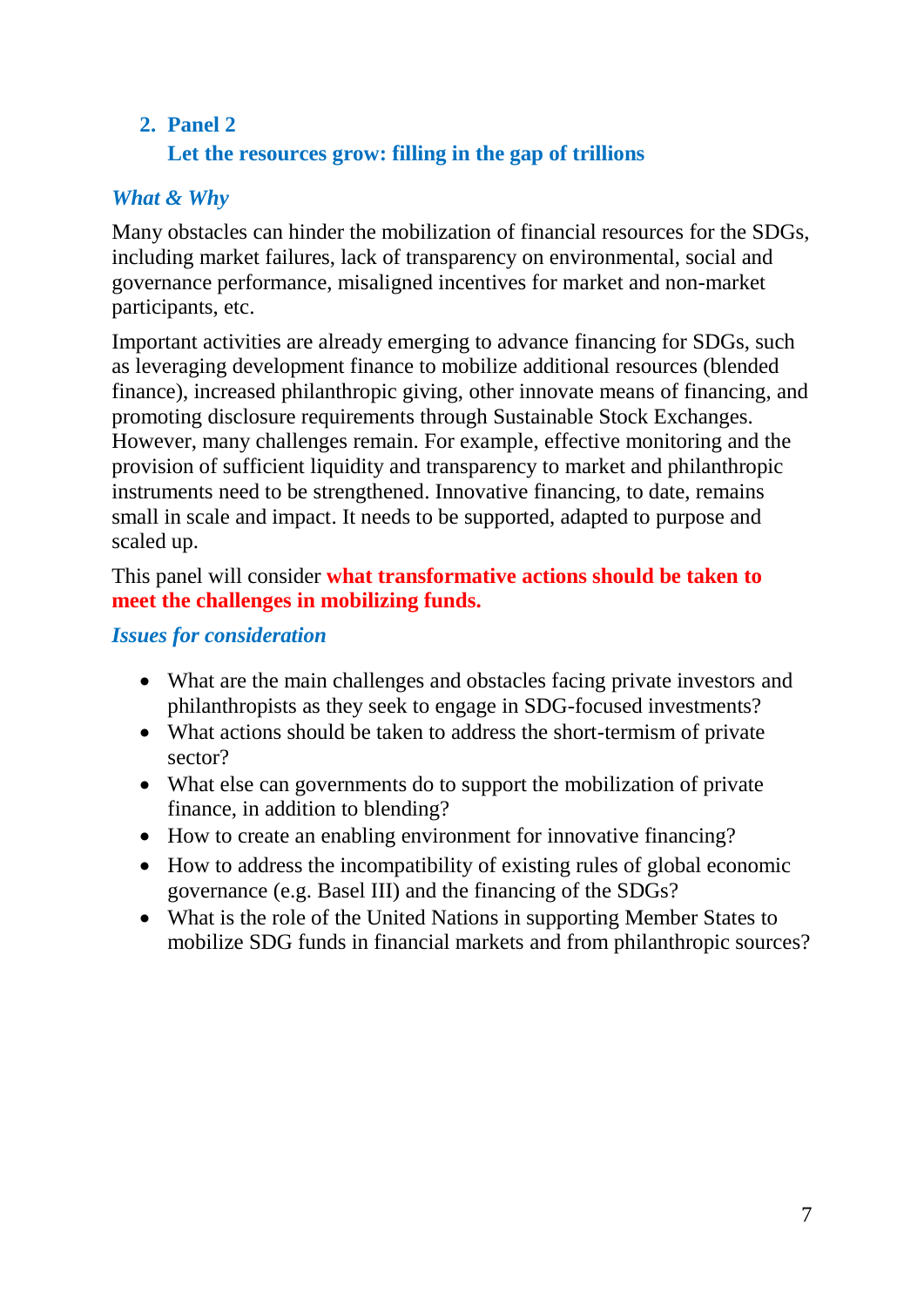## **3. Panel 3**

## **Remove the hurdles of irrigation: channeling investment and funds to the ground**

## *What & Why*

Challenges in channeling include entry barriers, inadequate risk-return ratios for SDG investments, lack of information and effective packaging and promotion of projects, lack of investor or philanthropic expertise, etc.

All actors and stakeholders in the investment-for-development community have important roles to play, including donor countries, private sector, the UN development group and its partners, national and multilateral development banks and other international financial institutions.

This panel will consider **what transformative actions should be taken to effectively channel funds to sustainable development projects**, i.e. deliberate on ways and means to ensure that available funds make their way to concrete sustainable development-oriented investment projects on the ground in developing countries, and especially in LDCs.

#### *Issues for Consideration*

- What are the key challenges in channeling funds into SDG sectors?
- What are the priority actions and transformative solutions needed to channel funds into SDG sectors?
- What are the best ways to promote and encourage the participation of all stakeholders resulting in finance that is mobilized and channeled to priority projects and sectors?
- How can national governments best engage local levels of government in ensuring that funds are channeled appropriately?
- How can public and private donors, international financial institutions and the UN development group best work together to help channel resources most effectively?
- How can partnerships between the Member States, the private sector, international financial institutions, the United Nations and other international organizations be strengthened to support these actions?
- What is the role of the United Nations in supporting to channel funds into SDG sectors, including translating entrepreneurial enthusiasm into concrete action?